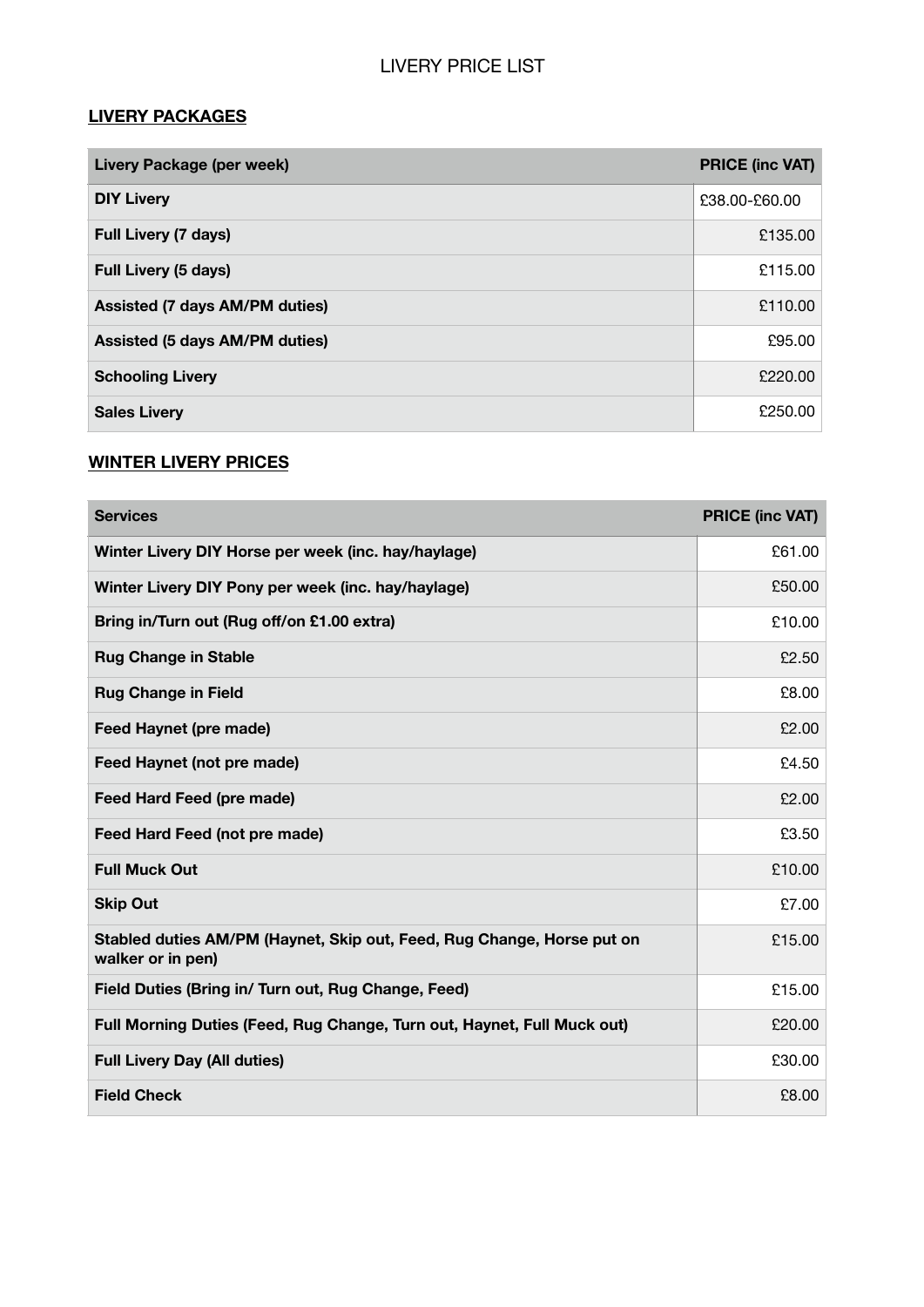# LIVERY PRICE LIST

### **SUMMER LIVERY PRICES**

| <b>Services</b>                                                                             | <b>PRICE (inc VAT)</b> |
|---------------------------------------------------------------------------------------------|------------------------|
| <b>Summer Livery DIY per week</b>                                                           | £38.00                 |
| Bring in/Turn out (Rug off/on £1.00 extra)                                                  | £5.00                  |
| <b>Rug Change in Stable</b>                                                                 | £2.50                  |
| <b>Rug Change in Field</b>                                                                  | £5.00                  |
| <b>Feed Haynet (pre made)</b>                                                               | £2.00                  |
| <b>Feed Haynet (not made)</b>                                                               | £4.50                  |
| Feed Hard feed (pre made)                                                                   | £2.00                  |
| Feed Hard feed (not pre made)                                                               | £3.50                  |
| <b>Full Muck out</b>                                                                        | £10.00                 |
| <b>Skip Out</b>                                                                             | £7.00                  |
| Stabled Duties AM/PM (Haynet, Skip out, Feed, Rug Change, Horse put on walker<br>or in pen) | £15.00                 |
| Field Duties (Bring in/ Turn out, Rug Change, Feed)                                         | £10.00                 |
| Full Morning Duties (Feed, Rug Change, Turn out, Haynet, Full Muck out)                     | £18.00                 |
| <b>Full Livery Day (All duties)</b>                                                         | £25.00                 |
| <b>Field Check</b>                                                                          | £5.00                  |

## **CONSUMABLES**

| <b>Item</b>              | <b>PRICE (inc VAT)</b> |
|--------------------------|------------------------|
| Hay/Hayledge Haynet 16lb | £2.10                  |
| <b>Shavings</b>          | £8.00                  |
| <b>Straw Big Bale</b>    | £47.00                 |